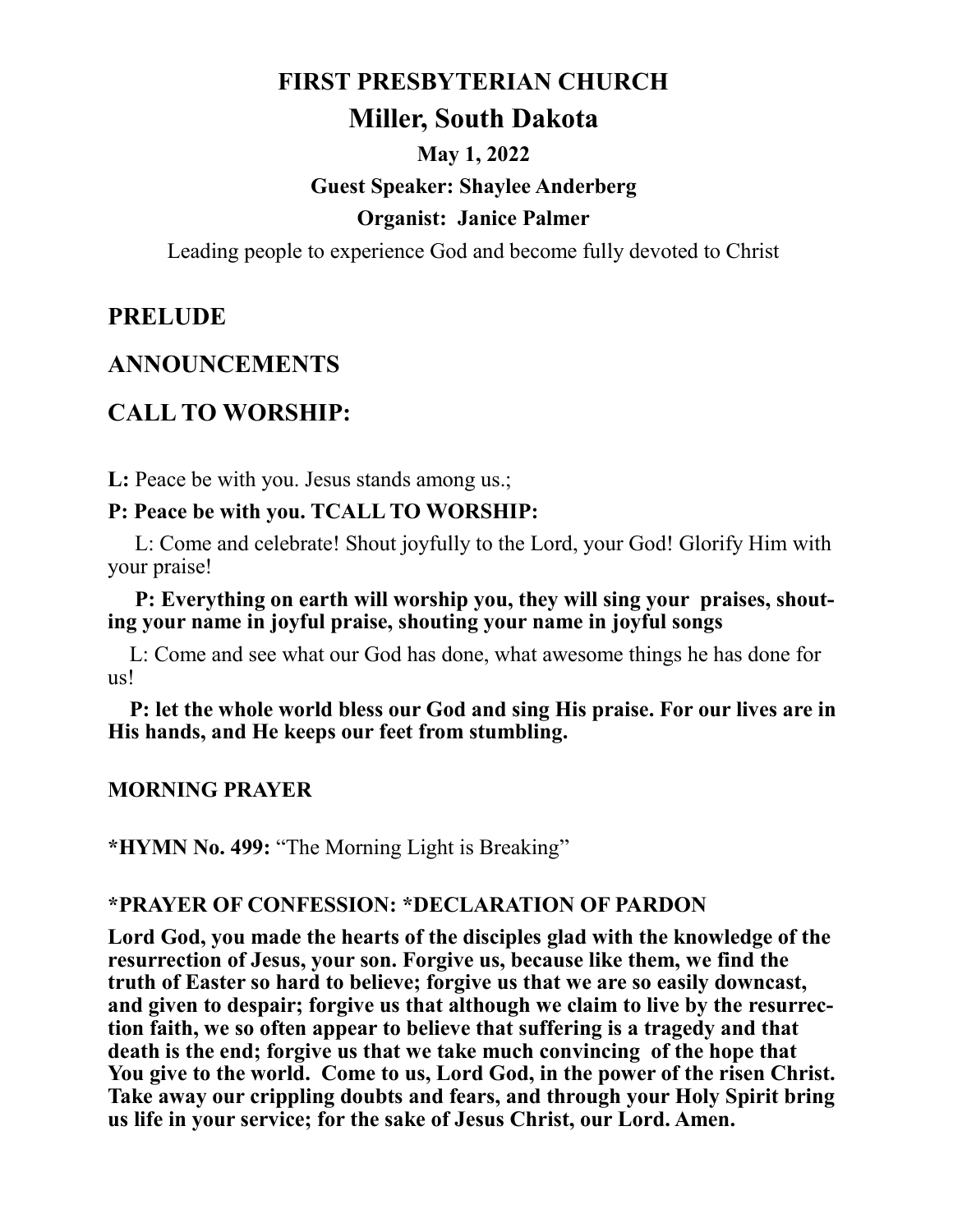# **\*DECLARATION OF PARDON \*GLORIA PATRI \*GREETING ONE ANOTHER**

**PRAYER FOR ILLUMINATION RESPONSIVE READING:** Psalm 119: 169-176 (pp. 498-499 in pew Bible) **CHILDREN'S TIME CHOIR ANTHEM:** "Seek Ye First" **GOSPEL READING:** Romans 3:19-26 (p.912 in pew Bible) **SERMON:** "The Lost Child" **PASTORAL PRAYER AND LORD'S PRAYER \*HYMN No. 369:** "How Firm a Foundation"

**INVITATION TO OFFERING ---OFFERTORY PRAYER OF DEDICATION \*DOXOLOGY**

**\*HYMN No. 131:** "Come, Christians, Join to Sing" Children are dismissed to Sunday School **\*CHARGE AND BENEDICTION**

*\*Please stand if you are able*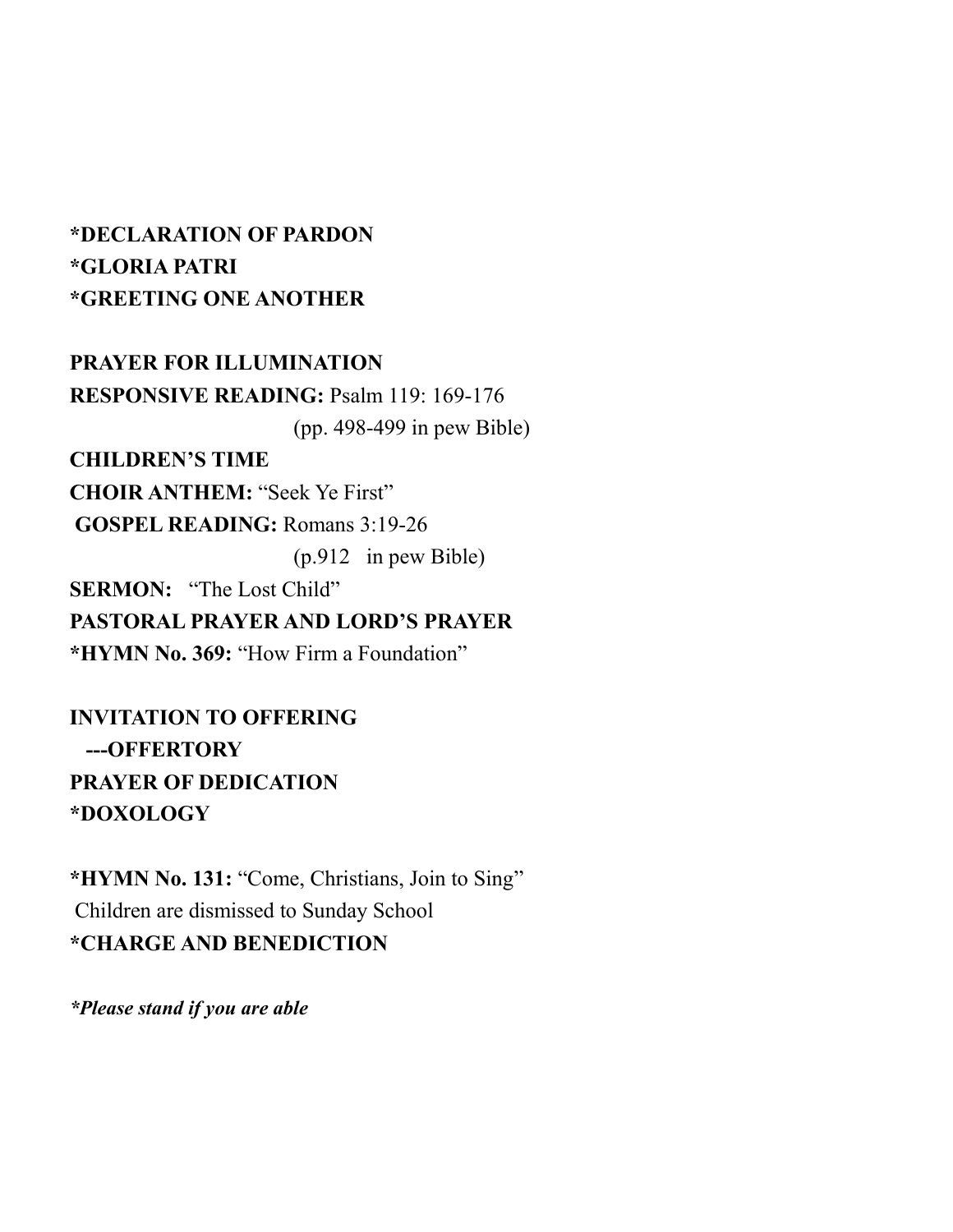#### **ANNOUNCEMENTS**

#### **REMEMBER:**

 **\*Guests, we welcome you.** Please sign the guest book by the front door before you leave. \***Large print bulletins are available.** 

If you would like one, please pick one up as you come into the sanctuary.

\***Let the Deacons know** if you or someone you are aware of

is hospitalized, in need of a visit, or prayers.

 **\*An usher will be available to help** people up and down the stairs or in and out of the elevator

#### **OUR CHURCH**

|                                        | May $1 -$ May 7                             |
|----------------------------------------|---------------------------------------------|
| <b>Sun., May 1:</b>                    | Worship at 10:00 A.M                        |
|                                        | Happy Birthday: Chloe Miner                 |
|                                        | Happy Anniversary: Jody & Shannon Speck     |
| <b>Mon., May 2:</b>                    | Happy Birthday: Charlotte Taylor            |
| Wed., May 4:<br>Choir practice at 7:00 |                                             |
| Thurs., May 5:                         | Happy Birthday: Carol Williams              |
|                                        | Happy Anniversary: Evan & Shelby Wieseler   |
| <b>Sat., May 7:</b>                    | Happy Birthday: Lawson Wagner, Kay Foreman, |
|                                        | and Shane Bertsch                           |
| <b>Greeters today:</b>                 | Laura & Clay Duxbury                        |
| <b>Student Greeters today:</b>         | Harper & Hadlee Duxbury                     |
| <b>Greeters for May 8:</b>             | Taylor & Chelsea Droz                       |
| <b>Student Greeters for May 8:</b>     | Nora Droz & Fox Palmer                      |
| <b>Ushers for May:</b>                 | Jeff & Peggy Meyer,                         |
|                                        | David & Dee Sivertsen                       |
| <b>Student Ushers today:</b>           | Cody & Carter Fanning                       |
| <b>Student Ushers for May 8:</b>       | Haistyn & Haylie Huss                       |
| <b>Deacons for May:</b>                | Gayle Vrooman & Dwan DeGeest                |
| <b>Attendance for last week:</b>       | 62                                          |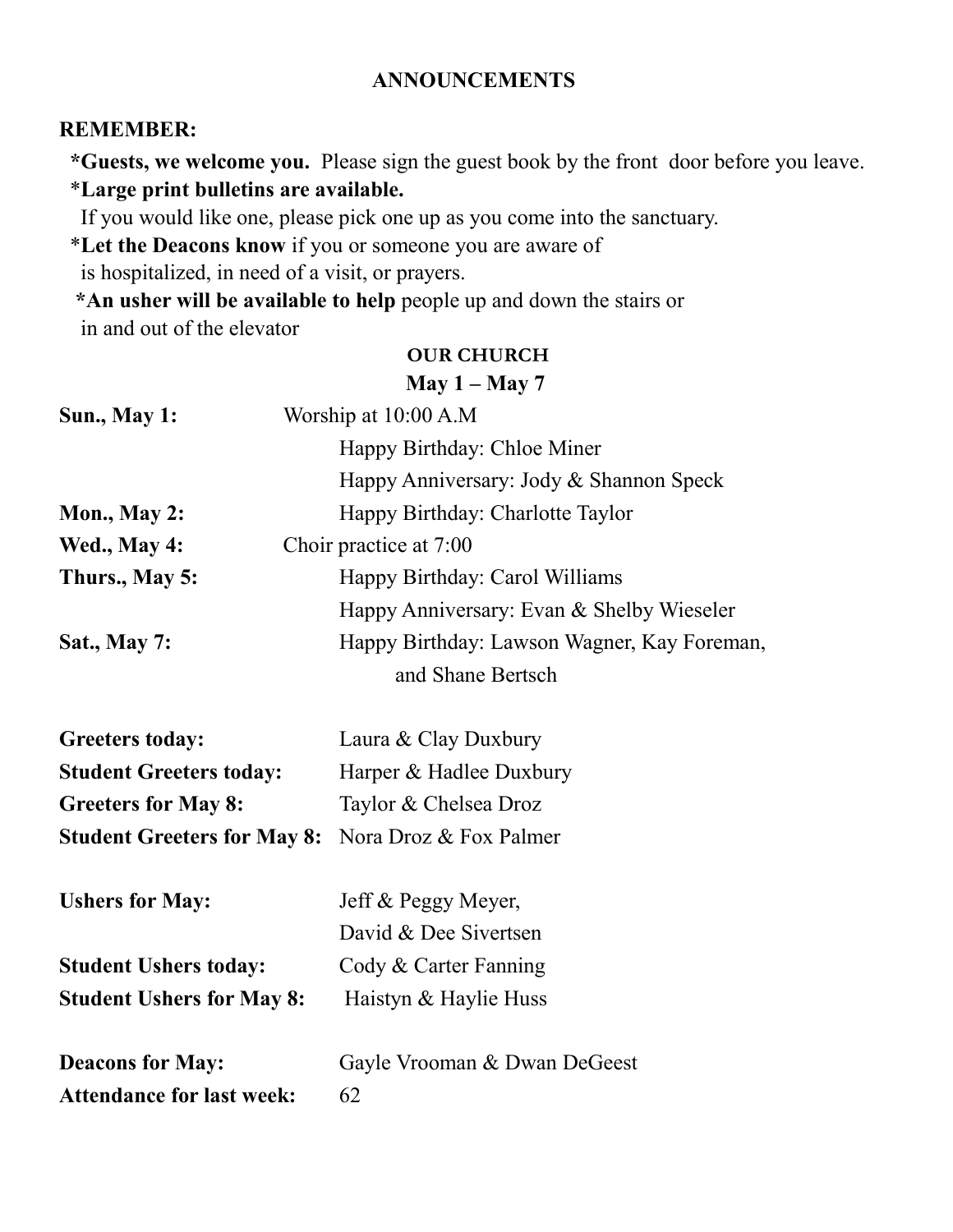# **FYI:**

1. Our Church would like to get e-mail addresses of our members. If you could e-mail me at my address of [secretary@firstpresmiller.org,](mailto:secretary@firstpresmiller.org) I can save your addresses or please get them to me in writing if e-mailing is not an option. Thank you. Patty

# *2. Please let the office know if I am missing any birthdays or anniversaries. Thank you!*

# **3. Offering for April 17:** \$ 1,458.50

*4.* Just a reminder to check out our Church's website every week at millerpresby.com. We have a new "interim information" button on the left hand side-bar that will take you to a page of information and that week's "happenings", and it will be updated as needed each week . It will help everyone to stay up-to-date on dates, events, etc. in our church community! Also if you have anything that you like to see included on the website and/or share photos of our church events and dates, please email Dee Sivertsen at [deesiv@gmail.com.](mailto:deesiv@gmail.com) *Thank you!*

### **6**. **Our new email for the church is [PresbyPastorMiller@gmail.com.](mailto:PresbyPastorMiller@gmail.com) Please update this in your contacts files. Thank you!**

### **OPENING SONG Great Is the Lord Jesus, Name above All Names**

Jesus, name above all names; beautiful Savior, glorious Lord.

Emanuel, God is with us; blessed Redeemer, Living Word

*(Repeat)*

# **GLORIA PATRI**

Glory be to the Father, and to the Son and to the Holy Ghost. As it was in the beginning, is now and ever shall be, world without end. Amen.

## **DOXOLOGY**

Praise God, from whom all blessings flow, Praise Him all creatures, here below, Praise Him above, ye heavenly host. Praise Father, Son, and Holy Ghost. Amen.

## **Prayer list:**

June VanZee, Jill Nelson, Kayleen Fulton, Vi Moncur, Sanae Brown, Marcia Potts, Nathan Bonebright, Melanie Wangsness, Bob Lager, Jean Johnson, Kayden Hammond, Jane Lundholm, Kevin VanDerWerff, Teresa Whetsel, family & friends of Scott Teason